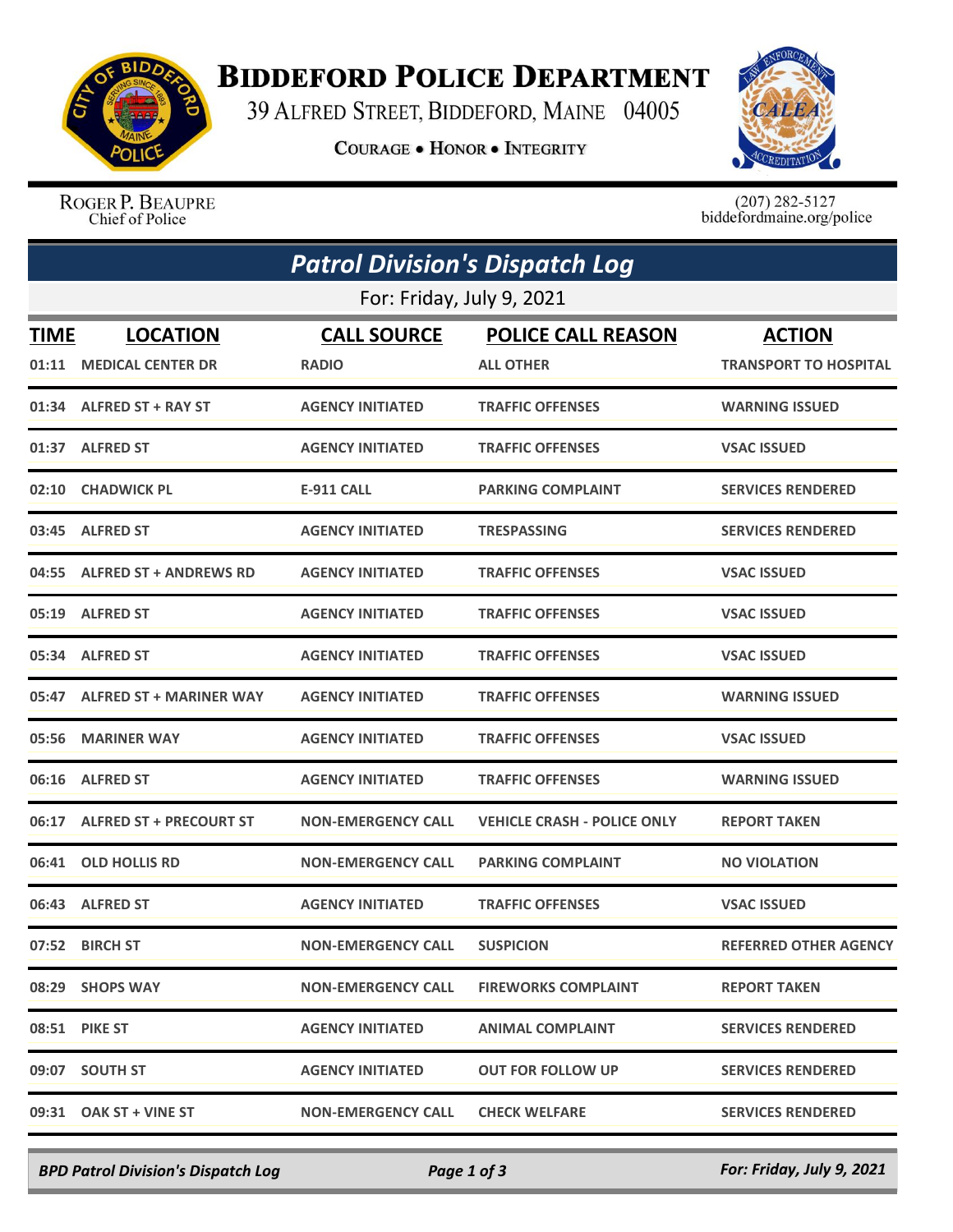| <b>TIME</b> | <b>LOCATION</b>                | <b>CALL SOURCE</b>        | <b>POLICE CALL REASON</b>          | <b>ACTION</b>                |
|-------------|--------------------------------|---------------------------|------------------------------------|------------------------------|
|             | 10:21 HILL ST                  | <b>RADIO</b>              | <b>ASSIST OTHER AGENCY</b>         | <b>SERVICES RENDERED</b>     |
|             | <b>10:42 MAIN ST</b>           | <b>NON-EMERGENCY CALL</b> | <b>DISTURBANCE / NOISE</b>         | <b>SERVICES RENDERED</b>     |
|             | 10:49 WEST ST                  | <b>NON-EMERGENCY CALL</b> | <b>SUSPICION</b>                   | <b>SERVICES RENDERED</b>     |
|             | 12:07 ELM ST                   | <b>NON-EMERGENCY CALL</b> | <b>DISTURBANCE / NOISE</b>         | <b>REPORT TAKEN</b>          |
|             | 13:14 BARRA RD + ALFRED ST     | <b>E-911 CALL</b>         | <b>VEHICLE CRASH - POLICE ONLY</b> | <b>STATE FORM TAKEN</b>      |
|             | 14:14 ALFRED ST                | <b>WALK-IN AT STATION</b> | <b>ASSIST CITIZEN</b>              | <b>SERVICES RENDERED</b>     |
|             | 14:18 SACO FALLS WAY           | <b>NON-EMERGENCY CALL</b> | <b>CHECK WELFARE</b>               | <b>REPORT TAKEN</b>          |
|             | 14:37 HIGH ST                  | <b>NON-EMERGENCY CALL</b> | <b>SUSPICION</b>                   | <b>SERVICES RENDERED</b>     |
|             | 14:38 MT VERNON ST             | <b>NON-EMERGENCY CALL</b> | <b>MENTAL ILLNESS CASES</b>        | <b>TRANSPORT TO HOSPITAL</b> |
|             | 16:13 ROCKWOOD DR              | <b>NON-EMERGENCY CALL</b> | <b>CIVIL COMPLAINT</b>             | <b>SERVICES RENDERED</b>     |
|             | 16:25 ELM ST                   | <b>NON-EMERGENCY CALL</b> | <b>TRESPASSING</b>                 | <b>FIELD INTERVIEW</b>       |
|             | 16:27 ALFRED ST                | <b>WALK-IN AT STATION</b> | <b>PAPERWORK</b>                   | <b>SERVICES RENDERED</b>     |
| 16:59       | <b>ALFRED ST</b>               | <b>E-911 CALL</b>         | <b>VEHICLE CRASH - POLICE ONLY</b> | <b>STATE FORM TAKEN</b>      |
| 17:12       | <b>MAIN ST + WASHINGTON ST</b> | <b>NON-EMERGENCY CALL</b> | <b>SUSPICION</b>                   | <b>REPORT TAKEN</b>          |
| 18:09       | <b>MAIN ST + ELM ST</b>        | <b>E-911 CALL</b>         | <b>VEHICLE CRASH - POLICE ONLY</b> | <b>STATE FORM TAKEN</b>      |
|             | 18:43 HILL ST                  | <b>NON-EMERGENCY CALL</b> | <b>DOMESTIC COMPLAINTS</b>         | <b>REPORT TAKEN</b>          |
|             | 19:30 MAIN ST + SOUTH ST       | <b>NON-EMERGENCY CALL</b> | <b>BOLO</b>                        | <b>NEGATIVE CONTACT</b>      |
|             | 19:35 ELM ST                   | <b>AGENCY INITIATED</b>   | <b>CHECK WELFARE</b>               | <b>TRANSPORT TO HOSPITAL</b> |
|             | 20:13 POOL ST + PIKE ST        | <b>NON-EMERGENCY CALL</b> | <b>DRUG</b>                        | <b>SERVICES RENDERED</b>     |
|             | 20:36 MAIN ST + SOUTH ST       | <b>NON-EMERGENCY CALL</b> | <b>OUT FOR FOLLOW UP</b>           | <b>SERVICES RENDERED</b>     |
|             | <b>20:40 MAIN ST</b>           | <b>AGENCY INITIATED</b>   | <b>ALL OTHER</b>                   | <b>SERVICES RENDERED</b>     |
|             | <b>20:40 PIKE ST</b>           | <b>E-911 CALL</b>         | <b>SUSPICION</b>                   | <b>NO ACTION REQUIRED</b>    |
|             | 21:02 ALFRED ST                | <b>AGENCY INITIATED</b>   | <b>TRAFFIC OFFENSES</b>            | <b>WARNING ISSUED</b>        |
|             | 21:25 PEARL ST                 | <b>AGENCY INITIATED</b>   | <b>FOOT BEAT</b>                   | <b>SERVICES RENDERED</b>     |
|             | 21:28 ALFRED ST + BACON ST     | <b>AGENCY INITIATED</b>   | <b>TRAFFIC OFFENSES</b>            | <b>WARNING ISSUED</b>        |
|             | 21:38 ALFRED ST                | <b>NON-EMERGENCY CALL</b> | <b>ASSAULT</b>                     | <b>REPORT TAKEN</b>          |
|             |                                |                           |                                    |                              |

*BPD Patrol Division's Dispatch Log Page 2 of 3 For: Friday, July 9, 2021*